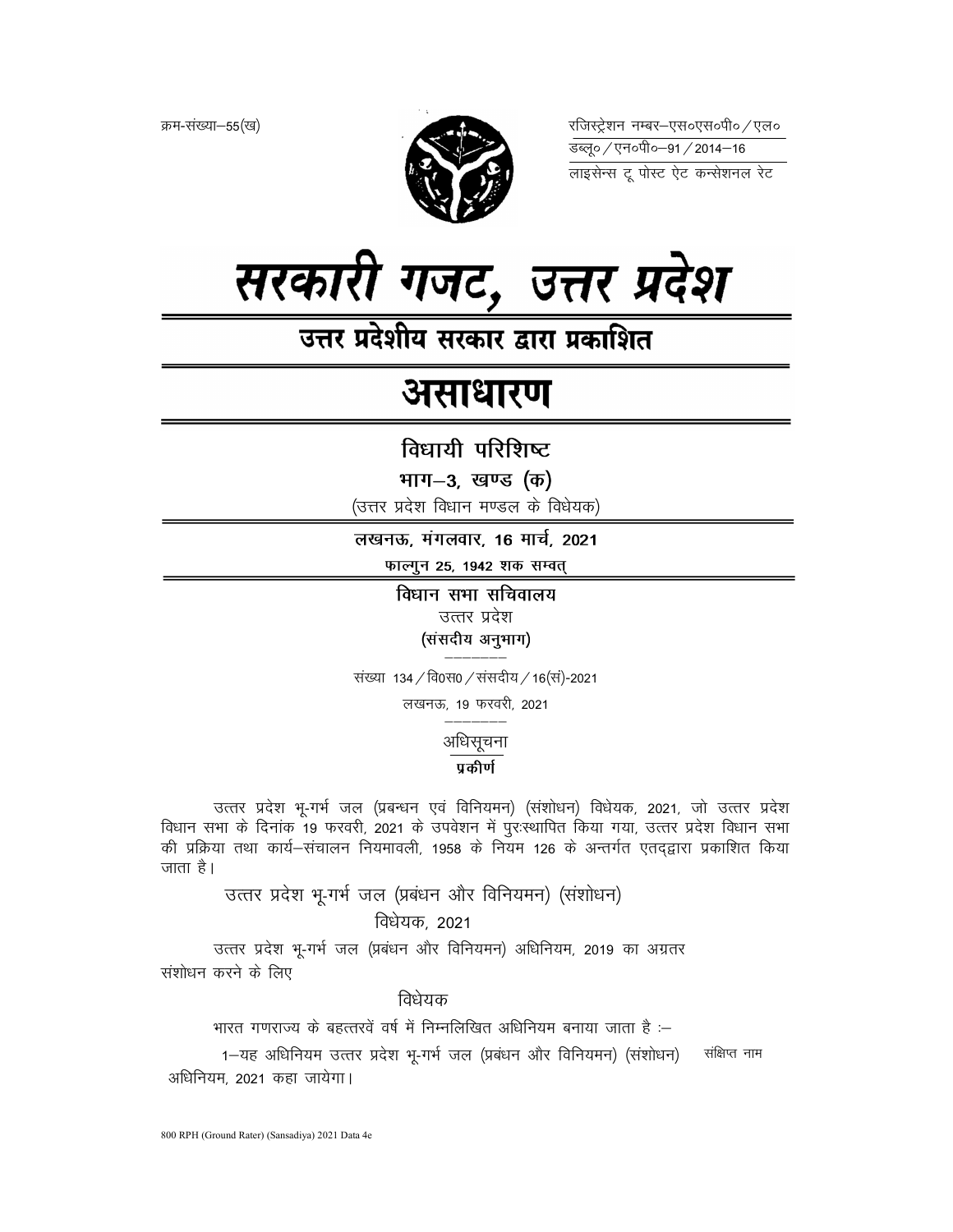उत्तर प्रदेश अधिनियम संख्या 13 सन् 2019 की धारा 5 का संशोधन

2-उत्तर प्रदेश भू-गर्भ जल (प्रबंधन और विनियमन) अधिनियम, 2019, जिसे आगे मूल अधिनियम कहा गया है, की धारा 5 में, उपधारा (2) में, खण्ड (क) और (ख) के स्थान पर निम्नलिखित खण्ड रख दिये जायेंगे, अर्थात् :-

> "(क) यथारिथति–अध्यक्ष नगर प्रमुख $\,$ अध्यक्ष, नगर पालिका परिषद $\,/\,$ अध्यक्ष, नगर पंचायत, मुख्य कार्यपालक अधिकारी, नोएडा विकास प्राधिकरण / मुख्य कार्यपालक अधिकारी, ग्रेटर नोएडा विकास प्राधिकरण / मुख्य कार्यपालक अधिकारी, यमुना एक्सप्रेसवे प्राधिकरण;

> (ख) यथास्थिति सदस्य-सचिव नगर आयुक्त, नगर निगम/अधिशासी अधिकारी, नगरपालिका परिषद /अधिशासी अधिकारी, नगर पंचायत /अपर मुख्य कार्यपालक अधिकारी, नोएडा विकास प्राधिकरण/अपर मुख्य कार्यपालक अधिकारी, ग्रेटर नोएडा विकास प्राधिकरण $\angle$ मुख्य कार्यपालक अधिकारी यमुना एक्सप्रेसवे प्राधिकरण;"

उत्तर प्रदेश अधिनियम संख्या 13 सन् 2019 की धारा 6 का संशोधन 3-मूल अधिनियम की धारा 6 में, उपधारा (2) में, खण्ड (ख) के स्थान पर निम्नलिखित खण्ड रख दिया जाएगा, अर्थात् :-

 $"$ (ख) सदस्य सचिव-मुख्य विकास अधिकारी; $"$ 

उत्तर प्रदेश अधिनियम संख्या 13 सन 2019 की धारा 41 का संशोधन उपधारा रख दी जायेगी, अर्थात् :-

> "(1) धारा 39 की उपधारा (1) के खण्ड (ख) के अधीन दण्डनीय किसी अपराध का प्रशमन ऐसे अधिकारियों, जिन्हें राज्य सरकार द्वारा अधिसूचित किया जाय, द्वारा अभियोग संस्थित किए जाने के पूर्व या पश्चात् अभियुक्त के आवेदन पर न्यूनतम विहित जुर्माना के साथ प्रशमन फीस स्वरूप अपराध के लिये विहित न्यूनतम जुर्माना का पचास प्रतिशत जुर्माना अधिरोपित करने के पश्चात किया जा सकता है:

> 4-मूल अधिनियम की धारा 41 में उपधारा (1) के स्थान पर निम्नलिखित

परन्तु यह कि प्रशमन का उपचार केवल प्रथम अपराध के लिए उपलब्ध होगा।"

# उद्देश्य और कारण

-----------

राज्य के विशेष रूप से संकट ग्रस्त ग्रामीण तथा नगरीय क्षेत्रों में दोनों परिमाणात्मक एवं गुणात्मक भू-गर्भ जल का अविरत प्रबंधन सुनिश्चित करने हेतु भू-गर्भ जल की सुरक्षा, संरक्षा, नियंत्रण तथा विनियमन ओर उससे सम्बन्धित या आनुषंगिक विषयों का उपबन्ध करने के लिये उत्तर प्रदेश भू-गर्भ जल (प्रबंधन और विनियमन) अधिनियम, 2019 (उत्तर प्रदेश अधिनियम संख्या 13 सन् 2019) अधिनियमित किया गया है। पूर्वोक्त अधिनियम के प्रभावी क्रियान्वयन को सुनिश्चित करने के लिए नगर पालिका जल प्रबंधन समिति और जिला भू-गर्भ जल प्रबंधन परिषद के गठन में कतिपय परिवर्तन किया जाना आवश्यक समझा गया, जिससे कि नगर प्रमुख / अध्यक्ष, नगर पालिका परिषद, अध्यक्ष, नगर पंचायत, मुख्य कार्यपालक अधिकारी, नोएडा विकास प्राधिकरण / ग्रेटर नोएडा विकास प्राधिकरण / यमुना एक्सप्रेसवे विकास प्राधिकरण को अध्यक्ष, नगरपालिका जल प्रबंधन समिति के रूप में और नगर आयुक्त, नगर निगम, अधिशासी अधिकारी, नगर पालिका परिषद, अधिशासी अधिकारी, नगर पंचायत, अपर मुख्य कार्यपालक अधिकारी,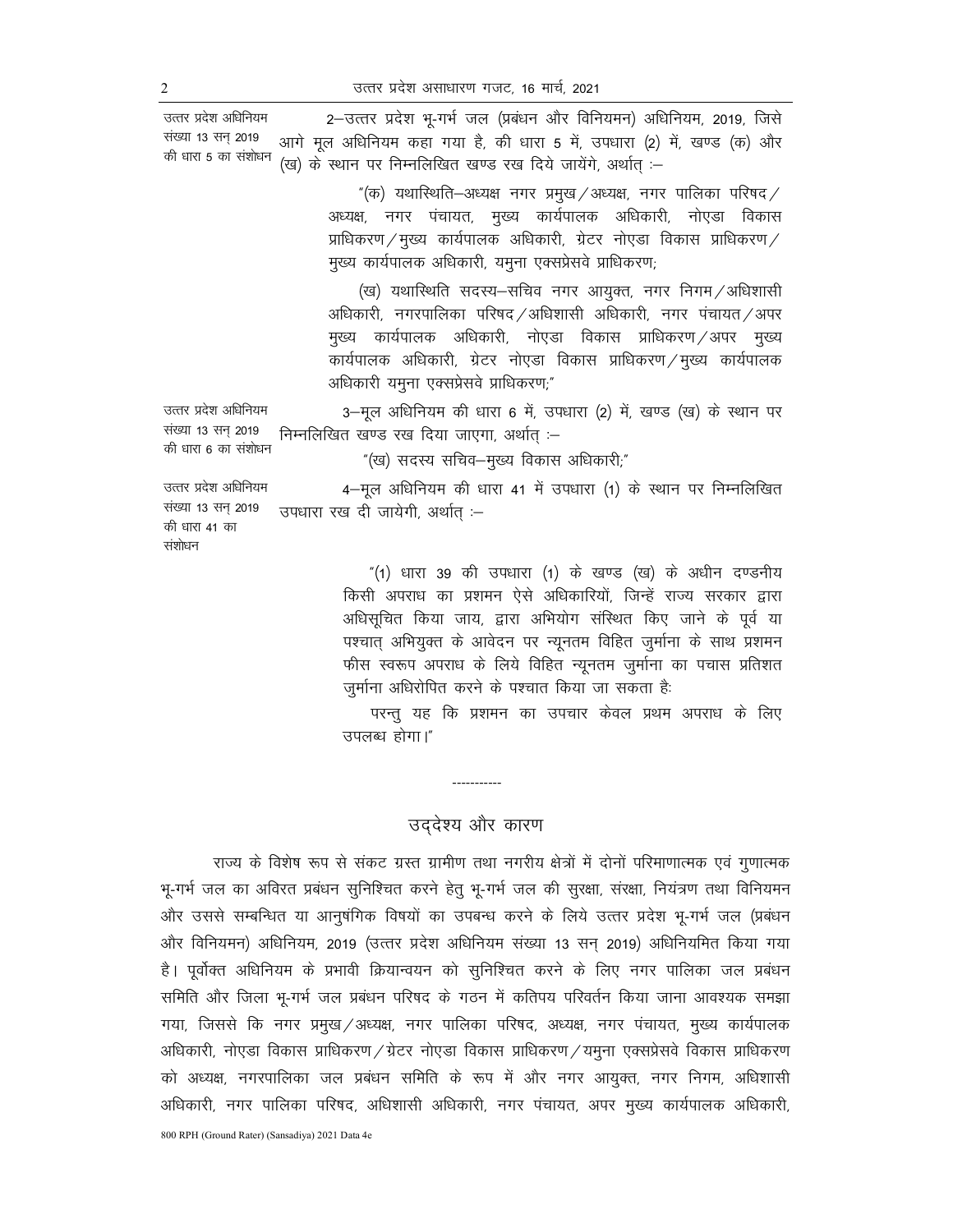नोएडा विकास प्राधिकरण / ग्रेटर नोएडा विकास प्राधिकरण / यमुना एक्सप्रेसवे विकास प्राधिकरण को सदस्य सचिव, नगर पालिका जल प्रबंधन समिति के रूप में सम्मिलित किया जा सके और मुख्य विकास अधिकारी को सदस्य सचिव, जिला भू-गर्भ जल प्रबंधन परिषद के रूप में सम्मिलित किया जा सके। उपरोक्त को दृष्टिगत रखते हुये पूर्वोक्त अधिनियम की धारा 5, 6 और 41 में संशोधन किये जाने का विनिश्चय किया गया है।

तदनुसार उत्तर प्रदेश भू-गर्भ जल (प्रबंधन और विनियमन) (संशोधन) विधेयक, 2021 पुरःस्थापित किया जाता है।

> डा0 महेन्द्र सिंह, मंत्री. जल शक्ति ।

उत्तर प्रदेश भू-गर्भ जल (प्रबंधन और विनियमन) (संशोधन) विधेयक, 2021 द्वारा संशोधित की <u>जाने वाली मूल अधिनियम की संगत धाराओं का उद्धरण।</u>

उत्तर प्रदेश भू-गर्भ जल (प्रबंधन और विनियमन) अधिनियम, 2019

 $5(2)(\overline{\sigma})$ -(क) अध्यक्ष-यथारिशति नगर प्रमुख / नगर पालिका प्रमुख; धारा

 $5(2)(\overline{u})$ -(ख) सदस्य सचिव-यथारिथति नगर आयुक्त / कार्यपालक अधिकारी; धारा

धारा 6(2)(ख)–(ख) सदस्य सचिव–जिला विकास अधिकारी;

> 41(1) -धारा 39 की उपधारा (1) के खण्ड (ख) के उपखण्ड (एक) के अधीन दण्डनीय किसी अपराध का प्रशमन, ऐसे अधिकारियों जिन्हें राज्य सरकार द्वारा अधिसूचित किया जाए, द्वारा अभियोग संस्थित किए जाने के पूर्व या पश्चात् अभियुक्त के आवेदन पर न्यूनतम विहित जुर्माना के साथ प्रशमन फीस स्वरूप अपराध के लिए विहित न्यूनतम जुर्माना का पचास प्रतिशत जुर्माना अधिरोपित करने के पश्चात् किया जा सकता है:

> > परंतु यह कि प्रशमन का उपचार केवल प्रथम अपराध के लिए उपलब्ध होगा।

आज्ञा से. प्रदीप कुमार दुबे, प्रमुख सचिव।

धारा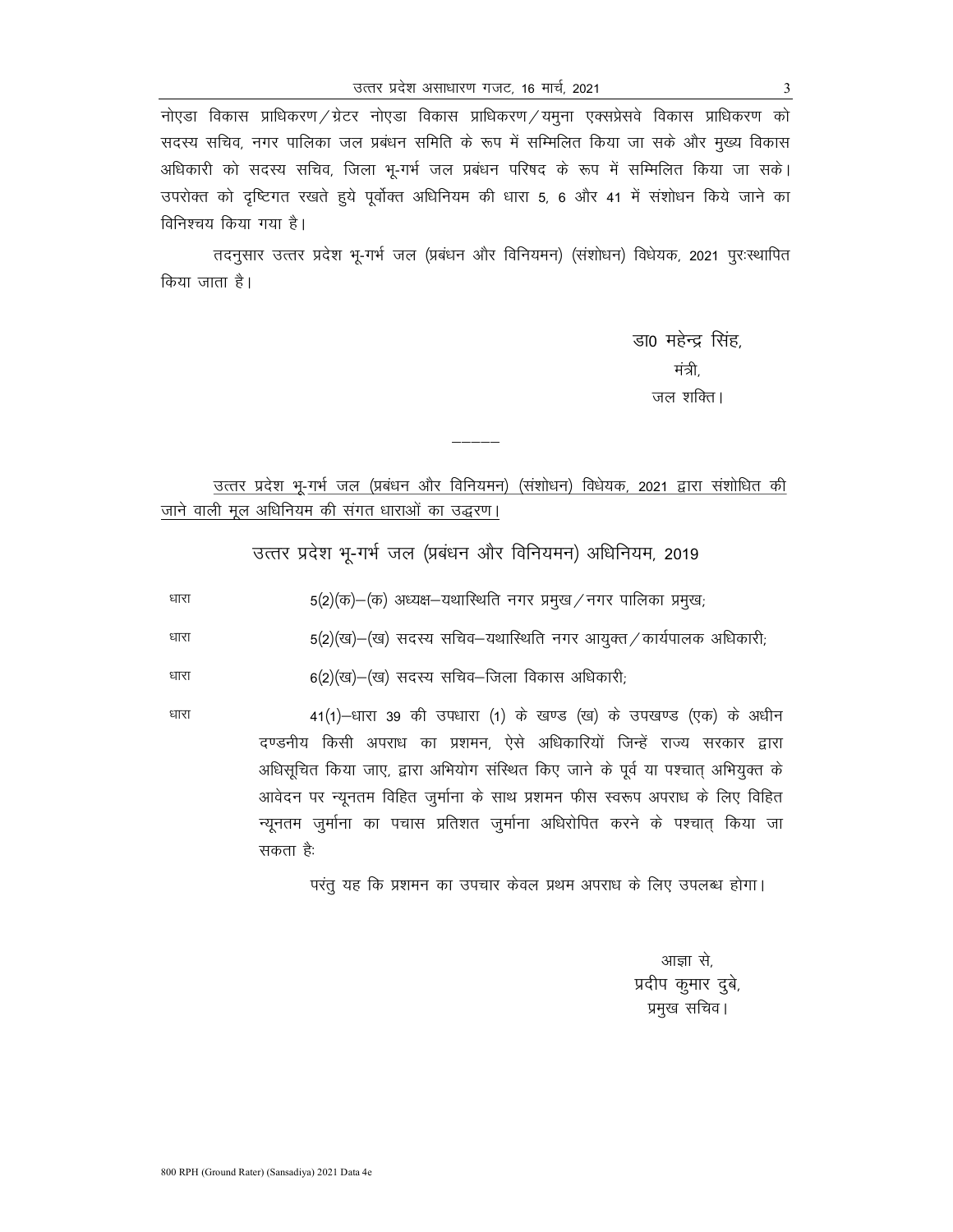#### UTTAR PRADESH SARKAR

SANSADIYA KARYA ANUBHAG-1 ———

No. 218/XC-S-1–21-06S-2021 Dated Lucknow, March 16, 2021

# ——— NOTIFICATION

#### **MISCELLANEOUS**

IN pursuance of the provisions of clause (3) of Article 348 of the Constitution, the Governor is pleased to order the publication of the following English translation of the "Uttar Pradesh Bhoo-Garbh Jal (Prabandhan Aur Viniyaman) (Sanshodhan) Vidheyak, 2021" introduced in the Uttar Pradesh Legislative Assembly on February 19, 2021.

## THE UTTAR PRADESH GROUND WATER (MANAGEMENT AND REGULATION) (AMENDMENT) BILL, 2021

# A

## BILL

 further to amend the Uttar Pradesh Ground Water (Management and Regulation) Act, 2019.

 IT IS HEREBY enacted in the Seventy-second Year of the Republic of India as follows :–

Short title 1. This Act may be called the Uttar Pradesh Ground Water (Management and Regulation) (Amendment) Act, 2021.

Amendment of section 5 of U.P. Act no. 13 of 2019

2. In section 5 of the Uttar Pradesh Ground Water (Management and Regulation) Act, 2019 hereinafter referred to as the principal Act in sub-section (2) for clauses (a) and (b) the following clauses shall be substituted, namely :-

> "(a) the Chairperson-Nagar Pramukh/Chairperson, Nagar Palika Parishad/ Chairperson, Nagar Panchayat, Chief Executive Officer, NOIDA Development Authority/Chief Executive Officer, Greater Noida Development Authority/Chief Executive Officer, Yamuna Expressway Authority, as the case may be;

> (b) the Member Secretary-Nagar Ayukt, Nagar Nigam/Executive Officer, Nagar Palika Parishad/Executive Officer, Nagar Panchayat/Additional Chief Executive Officer, NOIDA Development Authority/Additional Chief Executive Officer, Greater Noida Development Authority/Chief Executive Officer, Yamuna Expressway Authority, as the case may be;"

3. In section 6 of the principal Act, in sub-section (2), for clause (b) the following clause shall be *substituted*, namely :-

"(b) the Member Secretary-Chief Development Officer;"

4. In section 41 of the principal Act, for sub-section (1), the following subsection shall be *substituted*, namely :-

"(1) An offence punishable under clause (b) of sub-section (1) of section 39 may be compounded on the application of the accused before or after the institution of the prosecution by such officers as may be notified by the State Government after imposing fifty per cent of minimum fine prescribed for the offence as compounding fee along with the minimum prescribed fine:

Provided that the remedy for compounding shall be available for the first offence only."

Amendment of section 6 of U.P. Act no. 13 of 2019 Amendment of section 41 of

U.P. Act no. 13 of 2019

800 RPH (Ground Rater) (Sansadiya) 2021 Data 4e